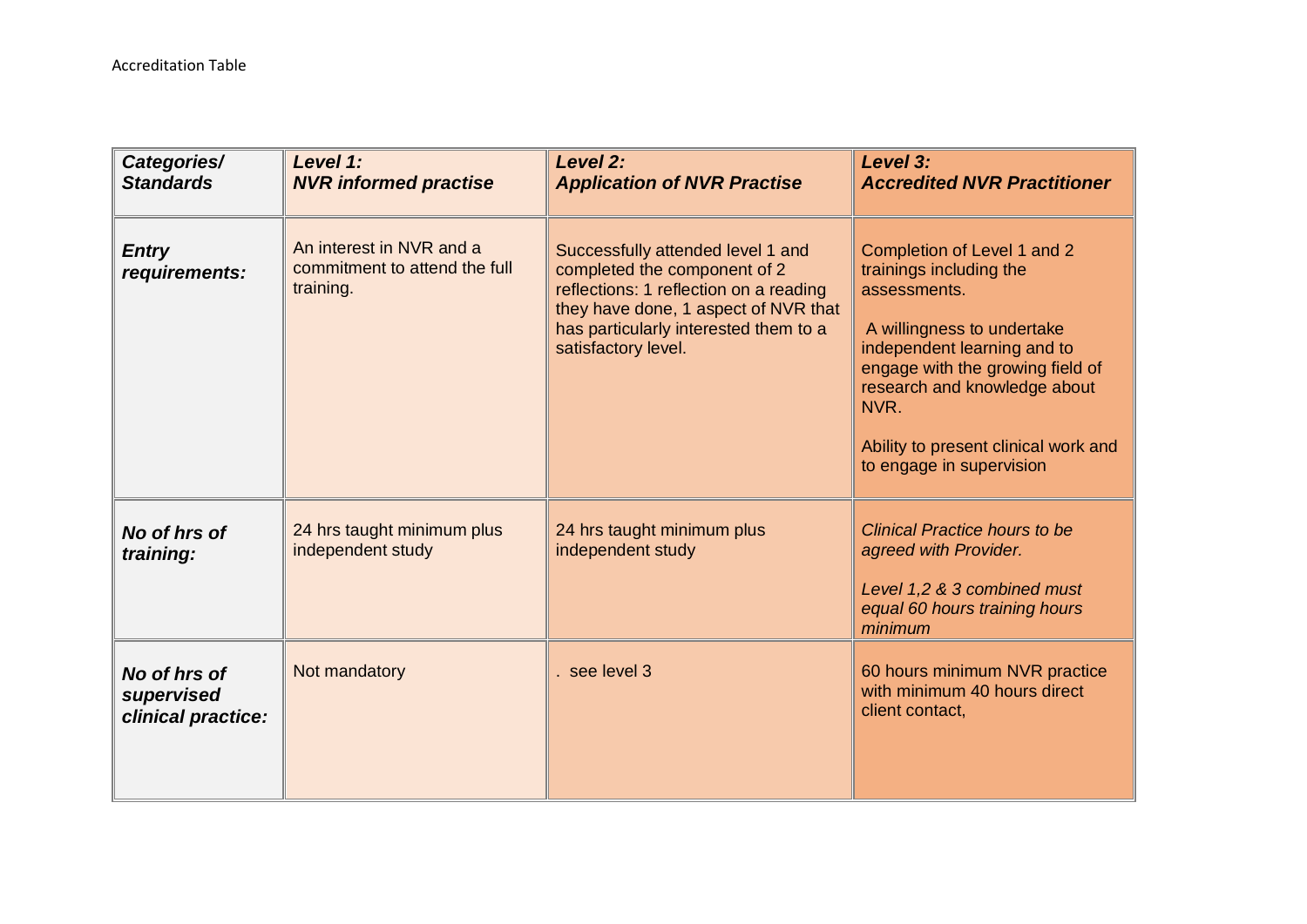m.

| <b>Supervision:</b>             | Not mandatory                                                                                                                                                                                                                                                                                                                                                                                          | All students need to attend 4 x 1.5<br>hour supervision, while they are<br>running a 10 - 12-week parent group<br>as part of their required clinical<br>practice. Can be additional or in-built<br>in the training<br><b>or</b><br>A minimum of 2 x 1 hour of<br>supervision to 10 hours of practice<br>required for individual client work. | Post qualification minimum<br>delivery of one supervised 8-12<br>week group per annum.<br><b>Supervision requirement consists</b><br>of at least 4 x 1.5 hour group<br>sessions (3 of which to be with an<br>NVR qualified and approved group<br>supervisor, the remaining 1 can be<br>peer group).<br><b>OR</b><br>10 hours of direct practice to x 2 x<br>1 hour of individual supervision<br>with an NVR qualified approved<br>supervisor. |
|---------------------------------|--------------------------------------------------------------------------------------------------------------------------------------------------------------------------------------------------------------------------------------------------------------------------------------------------------------------------------------------------------------------------------------------------------|----------------------------------------------------------------------------------------------------------------------------------------------------------------------------------------------------------------------------------------------------------------------------------------------------------------------------------------------|-----------------------------------------------------------------------------------------------------------------------------------------------------------------------------------------------------------------------------------------------------------------------------------------------------------------------------------------------------------------------------------------------------------------------------------------------|
| <b>Assessment</b><br>component: | No assessed component<br>candidates will be provided with<br>confirmation of attendance.<br>Those wishing to proceed to<br>Level 2 will need to submit two<br>pieces of reflective work<br>demonstrating their<br>understanding of how NVR can<br>be applied in their own context<br>and beyond, to include:<br><b>Production of a reflective</b><br>1<br>log containing reflections<br>on how NVR has | Candidates will be provided with a<br>certificate of attendance.                                                                                                                                                                                                                                                                             | Successful candidates will be<br>provided with a certificate of<br>accredited NVR UK practitioner<br>status<br>In order to gain NVR UK<br><b>Practitioner Accreditation you will</b><br>need to have completed all of the<br>above and;<br>1. Reflective log, covering<br>practice from level 2<br>onwards (7 on practice, 2                                                                                                                  |

<u> 1989 - Johann Barn, mars et al. 1989 - Anna ann an t-Anna ann an t-Anna ann an t-Anna ann an t-Anna ann an t-A</u>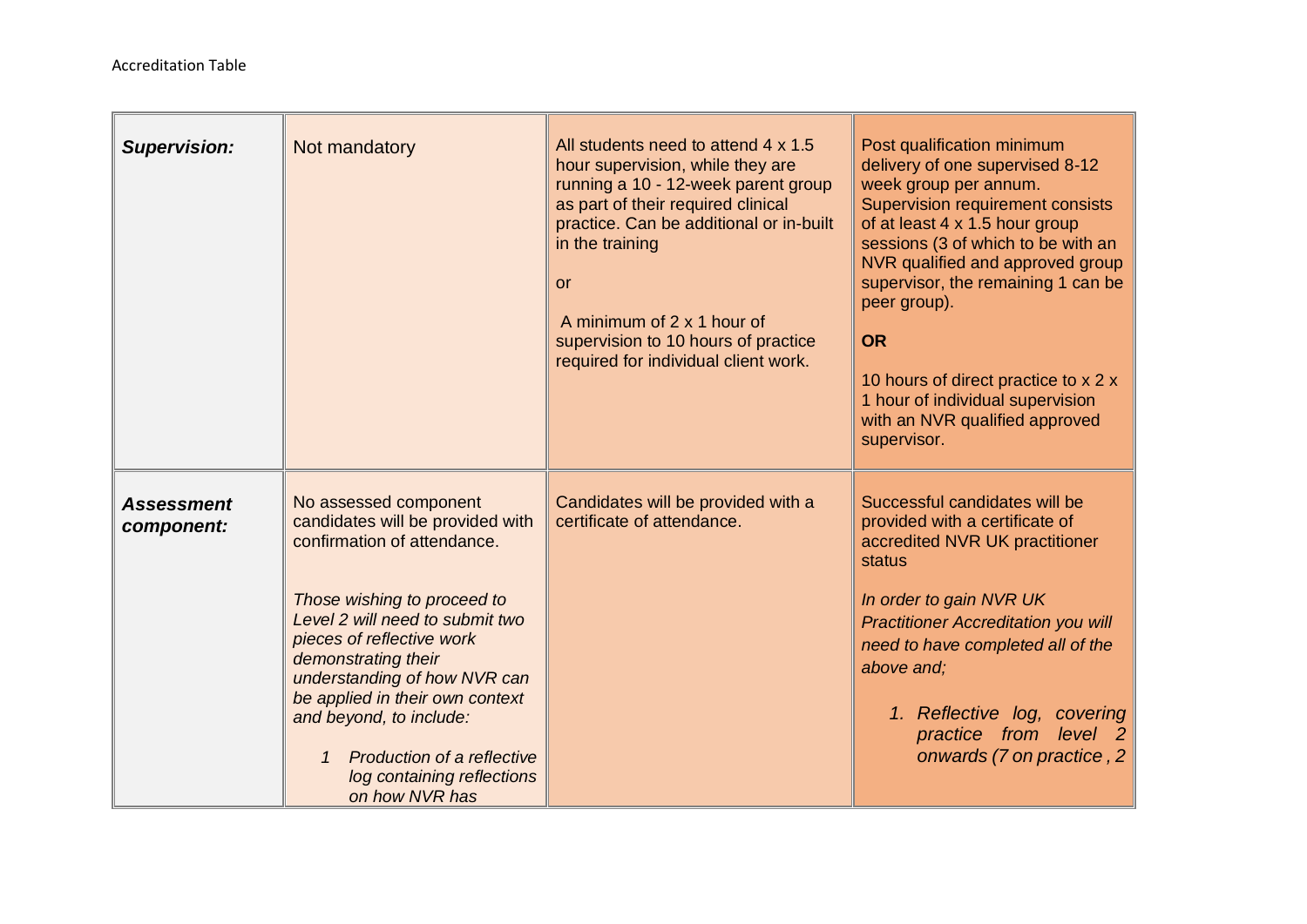|                                | resonated with the                                                                                                                                                                      |                                                                                                                                                                                                                                                                                                     | on supervision,<br>$\mathcal{I}$<br>on                                                                                                                                                                                                    |
|--------------------------------|-----------------------------------------------------------------------------------------------------------------------------------------------------------------------------------------|-----------------------------------------------------------------------------------------------------------------------------------------------------------------------------------------------------------------------------------------------------------------------------------------------------|-------------------------------------------------------------------------------------------------------------------------------------------------------------------------------------------------------------------------------------------|
|                                | applicant?                                                                                                                                                                              |                                                                                                                                                                                                                                                                                                     | reading)                                                                                                                                                                                                                                  |
|                                | 2. A piece explaining your<br>views on NVR literature<br>such as Context 132<br>April 2014 NVR special<br>edition:                                                                      |                                                                                                                                                                                                                                                                                                     | 2. 2,000 word essay (Other<br>media can be discussed<br>with your tutor/s) or<br>2000-word case studies                                                                                                                                   |
|                                | <b>OR</b><br>Haim Omer: Non-violent<br>Resistance a New<br><b>Approach to Parenting</b>                                                                                                 |                                                                                                                                                                                                                                                                                                     | 3. Presentation of NVR<br>methods or principles<br>(supported with poster or<br>creative slide show/video)<br>4. Creative element of<br>supporting the delivery of<br><b>NVR</b><br>5. Each of the 4 elements<br>makes 25% of the overall |
|                                |                                                                                                                                                                                         |                                                                                                                                                                                                                                                                                                     | marking                                                                                                                                                                                                                                   |
| Key<br><b>Learning/Content</b> | The background, context and<br>principles of NVR:<br>What is violence? History of<br>non-violence.<br>New Authority versus 'old'<br>authority values/styles.<br><b>Parenting values</b> | Advanced clinical application<br>$\bullet$<br>of NVR in a range of more<br>complex situations and<br>settings.<br>Adapting NVR for a range of<br>$\bullet$<br>specific clinical<br>needs/presenting difficulties<br>e.g. using the Anxiety<br>Protocol.<br><b>Bespoke/creative NVR</b><br>packages. | <b>Undertaking supervised</b><br>practice.<br>Presenting evidence of<br>work undertaken and<br>acting on feedback.<br>Participating in supervision,<br>developing peer<br>supervision/reflecting<br>team.                                 |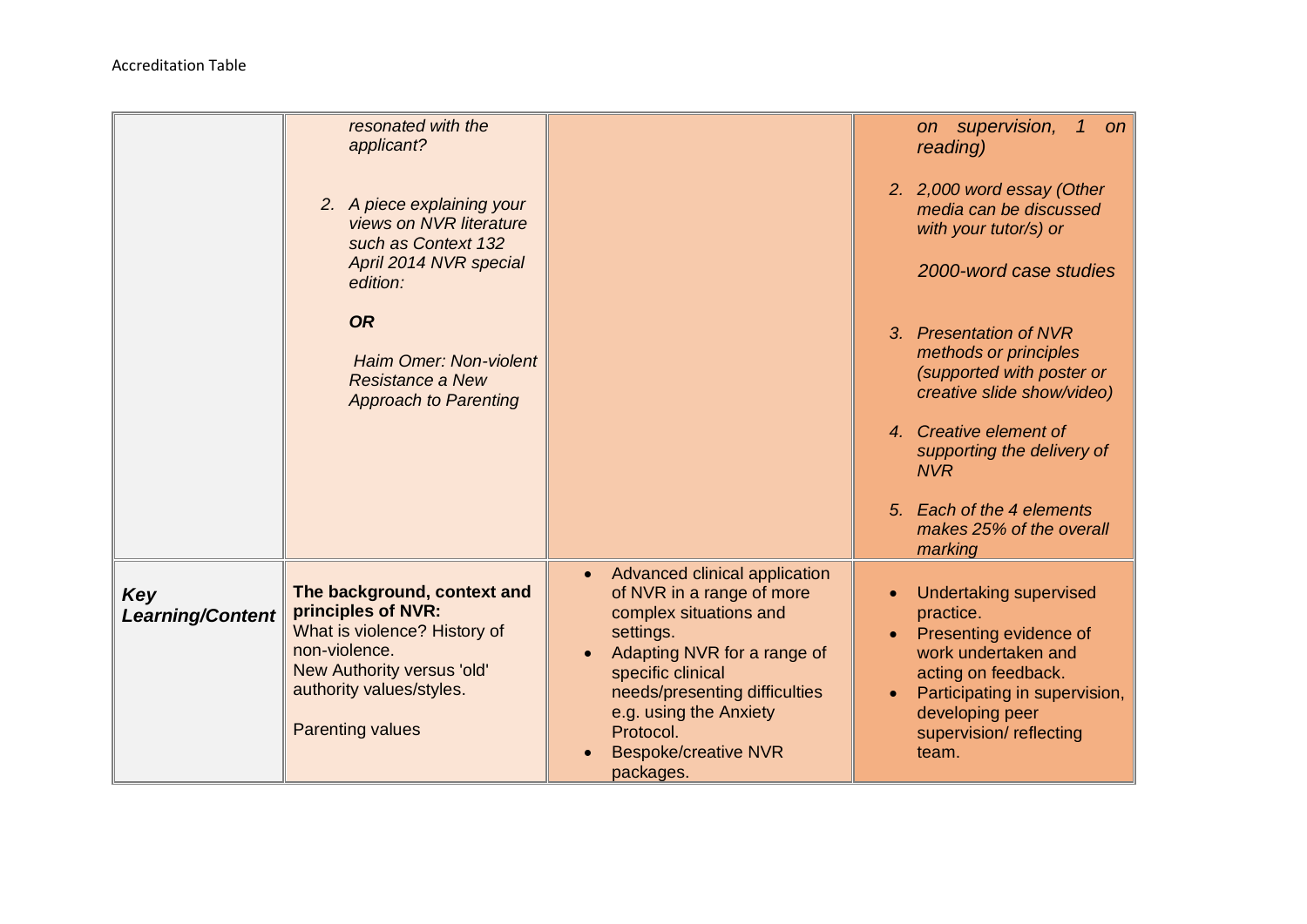| NVR as a different paradigm<br>from other parenting<br>approaches.<br>Resist, Persist, Unite, Repair.<br>Presence and obstacles to<br>presence.<br>Why does my child behave like<br>this?<br>Introduction to attunement &<br>empathy:<br>Looking after yourself/stress<br>management.<br>Understanding escalation,<br>Complimentary and symmetrical<br>escalation.<br>De-escalation strategies (strike<br>while the iron's cold etc.)<br>The relational aspect of NVR:<br>The anchoring function of | NVR with groups and with<br>$\bullet$<br>individuals - differences and<br>overcoming potential<br>difficulties.<br>Integrating NVR with other<br>$\bullet$<br>approaches.<br>NVR in schools/community/<br>$\bullet$<br>youth offending, foster carers,<br>adoptive parents and<br>residential settings.<br><b>Building network presence</b><br>and uniting professional/family<br>and friends supporters.<br><b>Challenges with multiagency</b><br>working/negotiating roles<br>within different domains.<br>Safeguarding/working with<br>$\bullet$<br>risk.<br>Clinical supervision.<br>$\bullet$<br>Ethics and values of NVR.<br>$\bullet$<br>Self-reflexivity and anti-<br>$\bullet$<br>discriminatory practice | • Skills and demonstrating<br>the impact of supervision<br>on practice.<br>Presenting practice - case<br>studies, showcases of<br>creative approaches etc.<br>Demonstrating refining of<br>NVR practice, ability to<br>problem solve etc.<br>Maintaining and submitting<br>written reflections of work<br>undertaken.<br><b>Producing critical essay</b><br>$\bullet$<br>evidencing extensive<br>engagement with NVR and<br>relating theory to practice. |
|-----------------------------------------------------------------------------------------------------------------------------------------------------------------------------------------------------------------------------------------------------------------------------------------------------------------------------------------------------------------------------------------------------------------------------------------------------------------------------------------------------|--------------------------------------------------------------------------------------------------------------------------------------------------------------------------------------------------------------------------------------------------------------------------------------------------------------------------------------------------------------------------------------------------------------------------------------------------------------------------------------------------------------------------------------------------------------------------------------------------------------------------------------------------------------------------------------------------------------------|----------------------------------------------------------------------------------------------------------------------------------------------------------------------------------------------------------------------------------------------------------------------------------------------------------------------------------------------------------------------------------------------------------------------------------------------------------|
| parenting;<br>connection before correction<br>or<br>Promoting interpersonal<br>connection in NVR; connection<br>between parent and child<br><b>Relational gestures</b>                                                                                                                                                                                                                                                                                                                              | Evaluating practice and<br>$\bullet$<br>impact of NVR (evidence<br>based practice and practice<br>based evidence).<br>Reflective writing.<br>$\bullet$<br>Developing parent<br>$\bullet$<br>advisor/facilitator roles.                                                                                                                                                                                                                                                                                                                                                                                                                                                                                             |                                                                                                                                                                                                                                                                                                                                                                                                                                                          |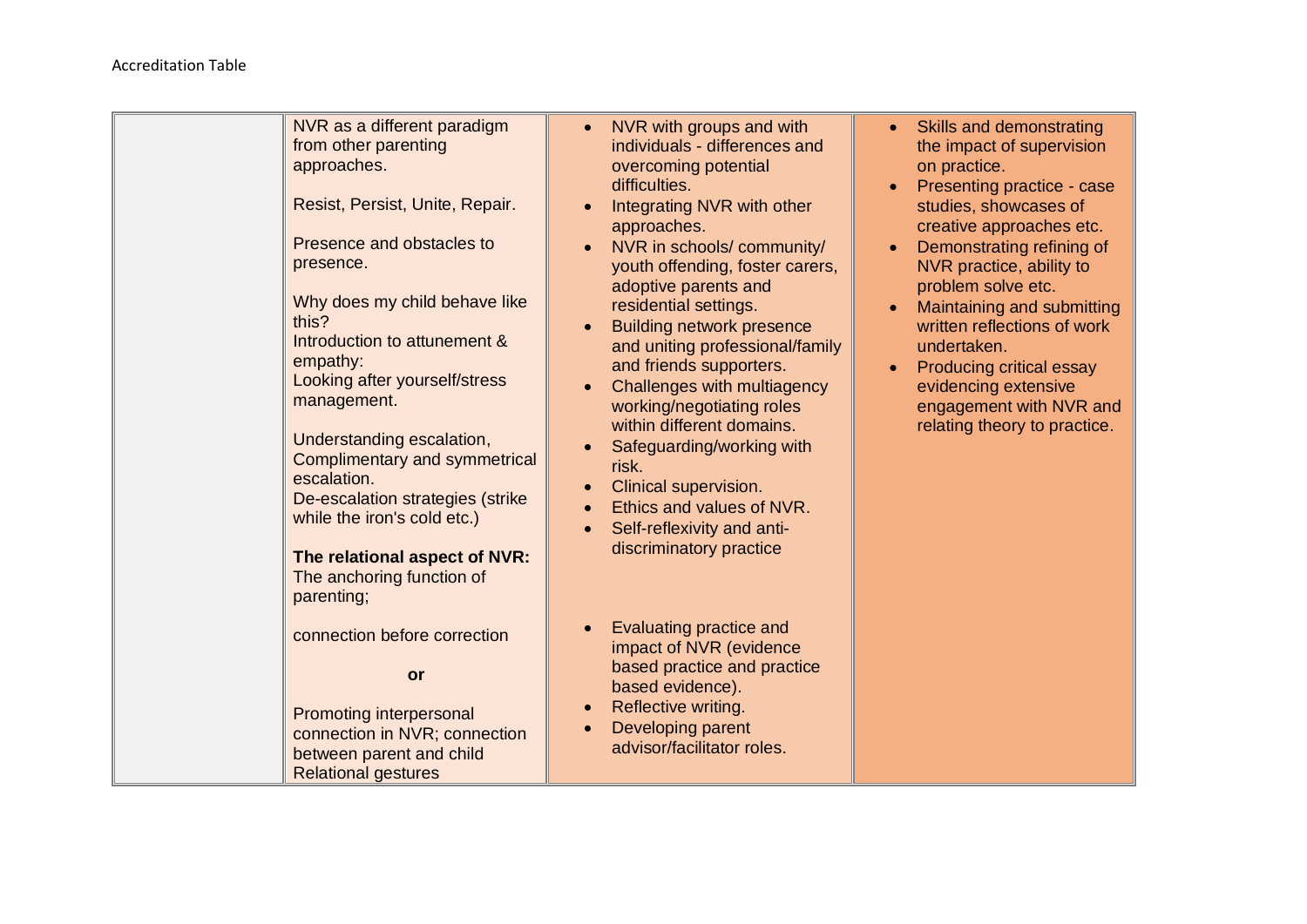|                                                                       | overcoming impediments to<br>care<br><b>Putting an NVR campaign into</b><br>action:<br><b>Prioritising behaviours (baskets)</b><br>Preparing and delivering<br>announcements<br>different types of<br>Announcement (mini<br>announcements/self-<br>announcements etc.)<br><b>Supporters:</b><br>Building a support network<br>Roles of supporters<br><b>Maintaining active resistance:</b><br>Message campaigns<br>Sit-ins<br><b>Tailing</b><br>Vigilant care<br>Working with siblings | Ways to maintain NVR (follow<br>on/refresher, social media<br>groups etc.).                             |                                                                                                       |
|-----------------------------------------------------------------------|----------------------------------------------------------------------------------------------------------------------------------------------------------------------------------------------------------------------------------------------------------------------------------------------------------------------------------------------------------------------------------------------------------------------------------------------------------------------------------------|---------------------------------------------------------------------------------------------------------|-------------------------------------------------------------------------------------------------------|
| Time scales:                                                          | From end of foundation level $-2$<br>years to commence level 2.                                                                                                                                                                                                                                                                                                                                                                                                                        | Coursework completed within 1 year<br>of end of Level 2.                                                | Coursework completed within 1<br>year of the end of level 3 module*.                                  |
| <b>Qualification or</b><br>pathway<br>opportunities on<br>completion: | Level 1 certificate<br>After level 1 course participants<br>can include NVR principles,<br>skills and strategies to inform<br>their practice.                                                                                                                                                                                                                                                                                                                                          | Level 2 certified practitioners<br>Your informed practice is more<br>adaptable to different situations. | <b>Level 3 Accredited NVR</b><br>practitioner on completion of all<br>course work and clinical hours. |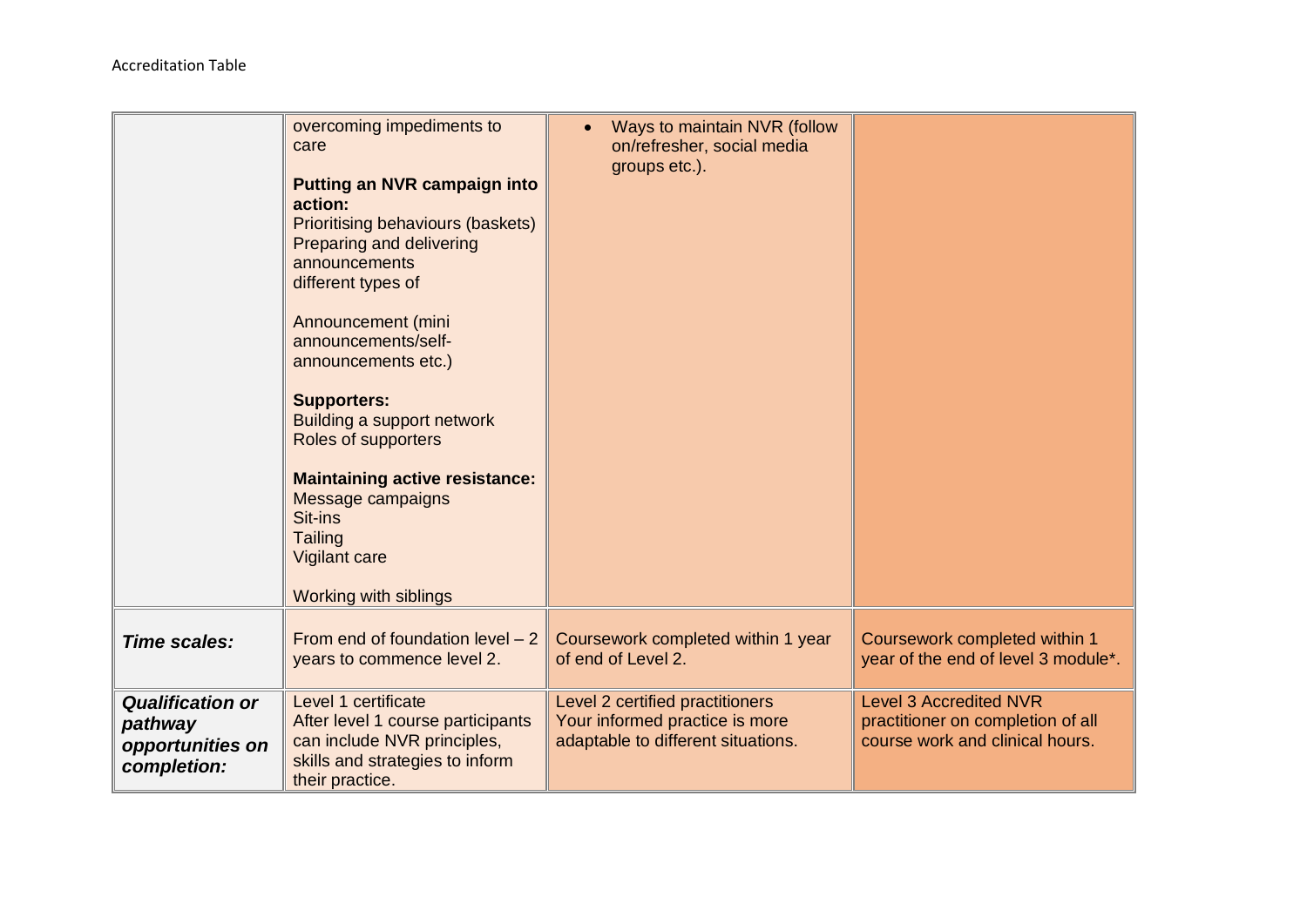|                                                       | You can assist an accredited<br>NVR group facilitator in running<br>NVR groups under NVR<br>supervision.<br>Entry onto Level 2                                                                                                                                                                                                                                                                                                                                                                                                                                                                                                   | You can co-facilitate NVR groups as<br>a certificated group practitioner under<br>supervision<br>Entry onto Level 3. | You can be the lead NVR group<br>facilitator under NVR supervision<br>Entry into supervision level |
|-------------------------------------------------------|----------------------------------------------------------------------------------------------------------------------------------------------------------------------------------------------------------------------------------------------------------------------------------------------------------------------------------------------------------------------------------------------------------------------------------------------------------------------------------------------------------------------------------------------------------------------------------------------------------------------------------|----------------------------------------------------------------------------------------------------------------------|----------------------------------------------------------------------------------------------------|
| <b>Marking &amp;</b><br>examining<br>board:           | N/A                                                                                                                                                                                                                                                                                                                                                                                                                                                                                                                                                                                                                              | <b>Accredited NVR UK training</b><br>organisation.                                                                   | <b>Accredited NVR UK training</b><br>organisation.                                                 |
|                                                       |                                                                                                                                                                                                                                                                                                                                                                                                                                                                                                                                                                                                                                  | Please contact individual training providers for their prospectus, contents and sequence may vary.                   |                                                                                                    |
| <b>Maintenance of</b><br><b>NVR</b><br>accreditation: | <b>Requirements:</b><br>Annual record of Continuing Professional Development <sup>*</sup> (CPD) to be completed; kept by the<br>$\bullet$<br>practitioner and submitted every 5 years (to NVR UK) from the year of accreditation. This must<br>include:<br>Five reflective logs of clinical practice (one for each of the years).<br>Evidence of practice hours.<br>Provide a record of supervision:<br>$\circ$ 40 hours of supervised individual NVR practice with a minimum 4 supervision sessions per<br>year, with an Accredited NVR UK supervisor. One supervision of 1.5 hrs can be a peer<br>supervision group.<br>And/Or |                                                                                                                      |                                                                                                    |
|                                                       | A minimum of one supervised 8-12 week NVR group per year, for the five years.<br>$\circ$<br>Supervision consisting of at least 4 x 1.5hrs sessions, per year with an Accredited NVR UK<br>$\circ$<br>supervisor.                                                                                                                                                                                                                                                                                                                                                                                                                 |                                                                                                                      |                                                                                                    |
|                                                       | *Completion of a minimum of 12 hours CPD per year with record including: reading, attendance at<br>conferences, workshops, evidence of development of NVR practice and knowledge.                                                                                                                                                                                                                                                                                                                                                                                                                                                |                                                                                                                      |                                                                                                    |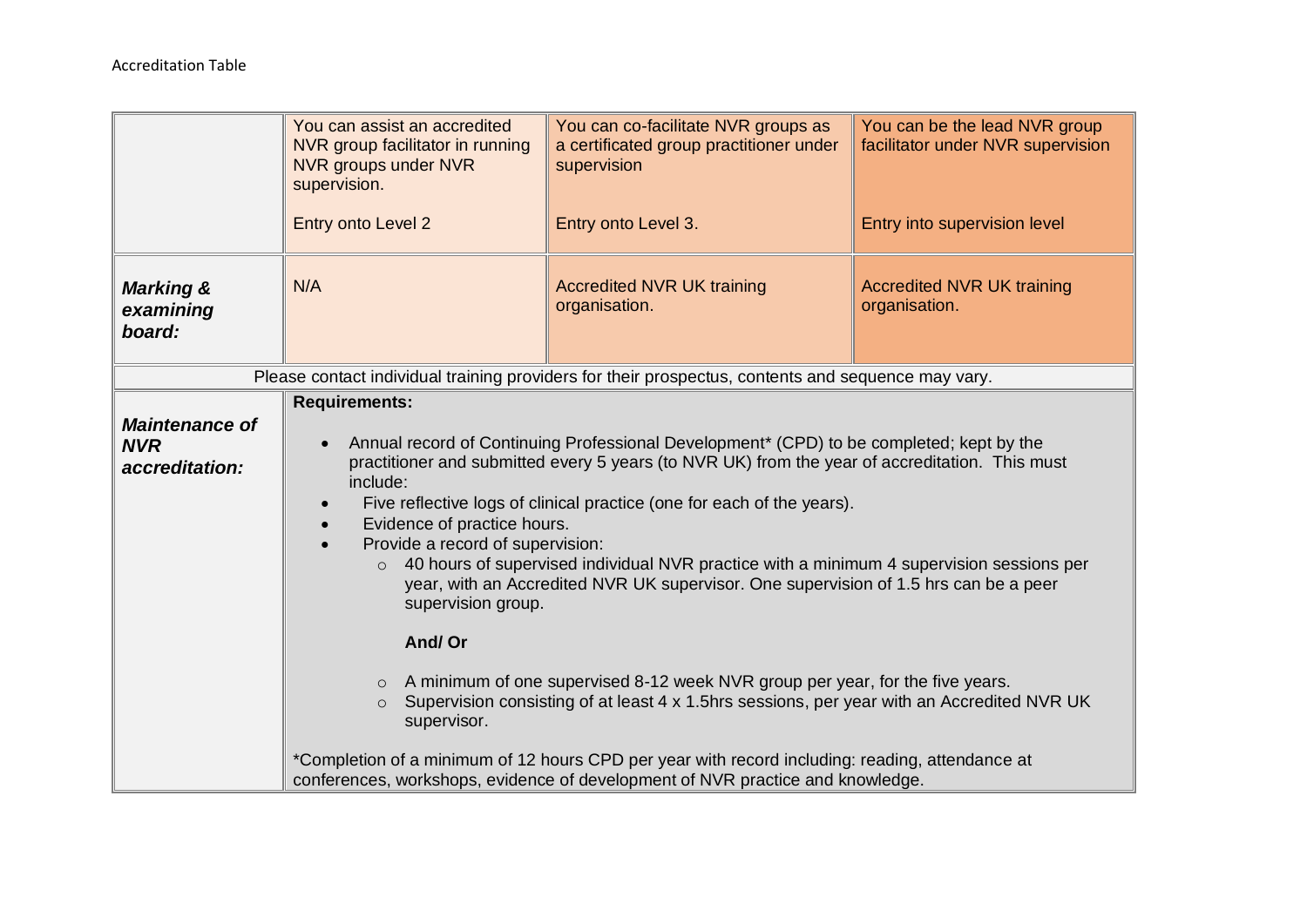

## **Accreditation of Experience and Prior Learning**

**APEL level 1 & 2**: If individuals have completed level 1 & 2 prior to this standard they may still be eligible to access level 3. This will be at the discretion of the accredited training organisation, where candidates are applying to undertake level 3. There may be a separate charge to APEL candidate's portfolios.